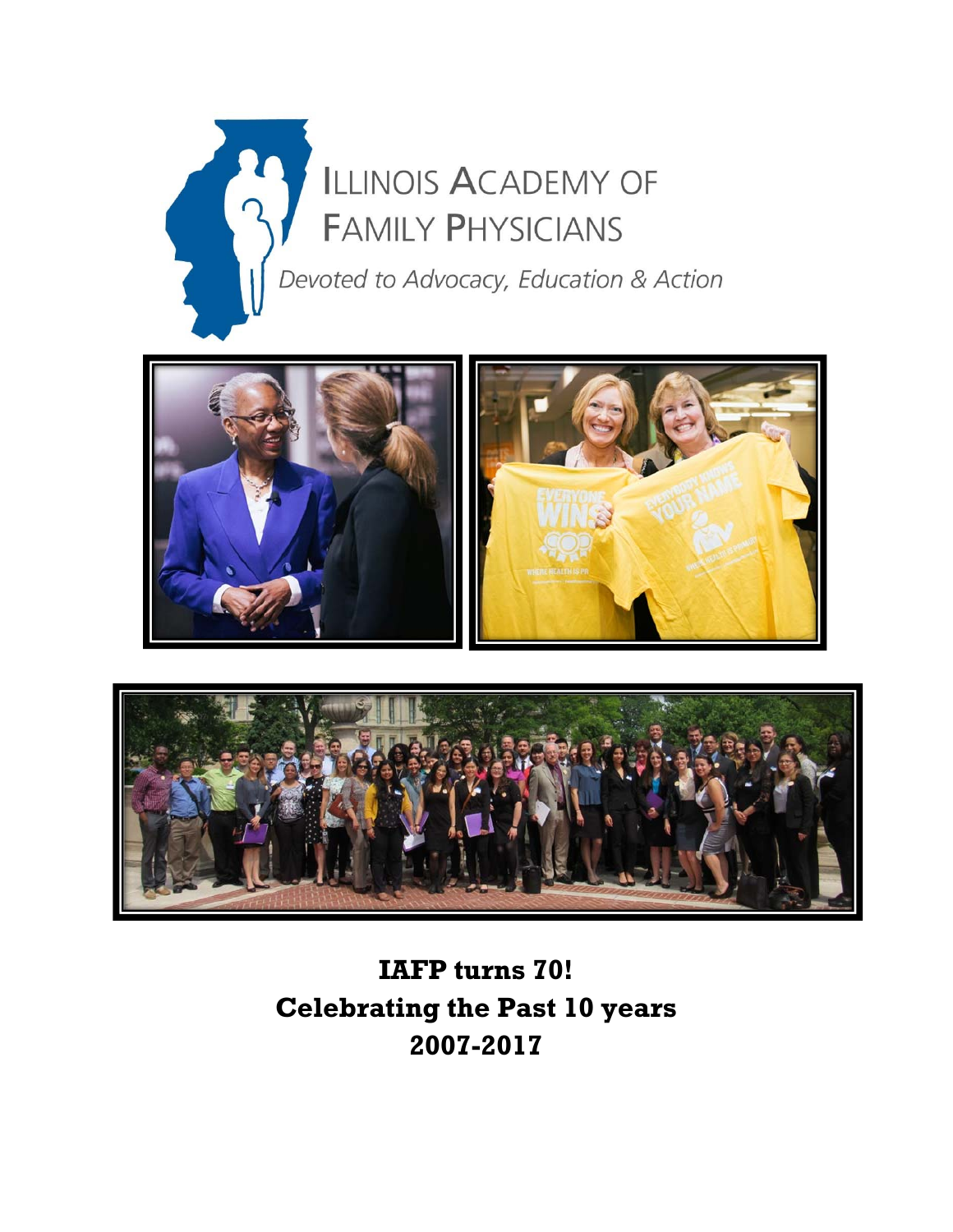## **The Beginning**

At the AMA convention in Atlantic City in June 1947, the American Academy of General Practice was born and Dr. George Marchmont-Robinson of Illinois was appointed to the original board of directors. Although chartered in Illinois, AAGP soon relocated to Kansas City, Missouri. Dr. Marchmont-Robinson then organized the Illinois Chapter of the American Academy and appointed the original officers and directors who served a year before the Illinois Constitution and bylaws were ratified at the first meeting in Springfield in 1948.

# **HIGHLIGHTS OF THE LAST TEN YEARS: 2007-2017**

Beginning in 2006, the academies of pediatrics and family medicine loudly and proudly advocated for the efficiencies and outcomes of patient-centered medical homes. Illinois' Medicaid program launched Illinois Health Connect, to link all Medicaid patients with a registered primary care medical home to serve as the ongoing point of regular care. The first medical directors of this program were IAFP leaders Margaret Kirkegaard, MD (2006-2013) followed by Alvia Siddiqi, MD (2013-2015).

Also at that time, Medicaid launched a disease management program, called Your Healthcare Plus, which provided extra support for Medicaid patients battling chronic illnesses. The goal was to keep these people healthier through regular primary care, keeping them out of the ER and hospital. Participating providers were paid a bonus to manage these more complex patients. IAFP past president Fredric (Rick) Leary, MD was the first director of Your Healthcare Plus, followed by another past president, Carrie E. Nelson, MD.

Both programs realized significant and well-documented savings for the Medicaid program, while improving the health care status of vulnerable patients of all ages across Illinois. IAFP worked with the AAFP's Robert Graham Center to produce a summary report case study on both programs, called *Cost, Utilization and Quality of Care: An Evaluation of the Illinois Medicaid Primary Care Case Management Program*, which was shared with the media and the health care community in 2014 published in the Annals of Family Medicine at http://www.annfammed.org/content/12/5/408.full.pdf+html

In 2015, Illinois moved to a managed care organization model, moving over half of Medicaid patients into mandatory managed care organizations. Only patients who lived in areas not served by an MCO were still managed by Illinois Health Connect.

#### **IAFP members serve as public health leaders**

Members of IAFP served on the Illinois State Board of Health to help shape the State Health Improvement Plan and provide input towards health policy during the years 2003 to 2015. Javette C. Orgain, MD, MPH served as the chair from 2004-2015. IAFP leaders Tim Vega, MD; Carolyn Lopez, MD; Jerry Kruse, MD, MSPH and Margaret Kirkegaard, MD, MPH provided family physician voice and guidance to the board. Meanwhile, family medicine steered the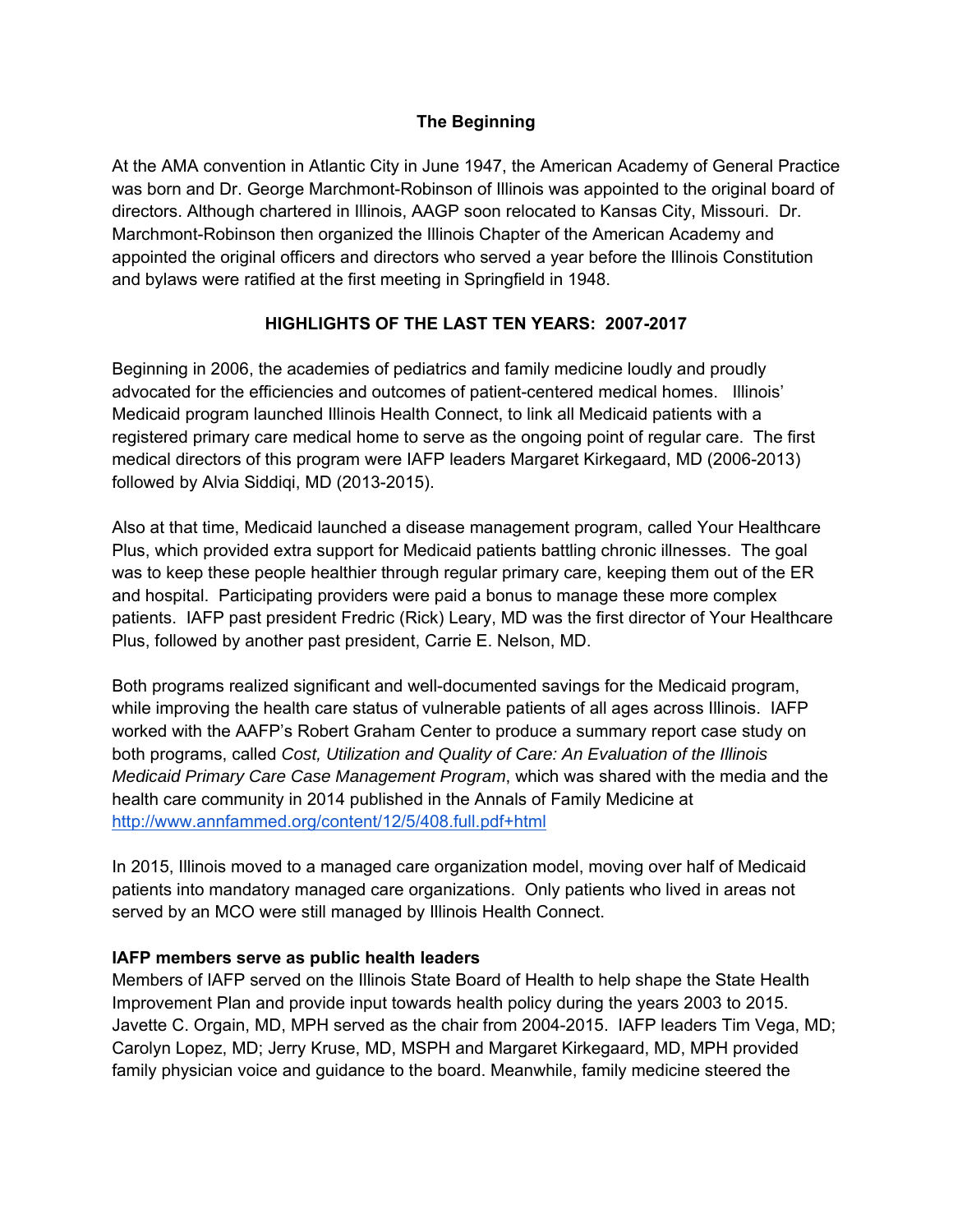course in Chicago, as Dr. Lopez chaired the Chicago Board of Public Health from 2008 to the present and the Institute of Medicine of Chicago from 2005-2007.

### **Illinois Goes Smoke Free - January 1, 2008**

IAFP and other health groups remained steadfastly dedicated to tobacco issues, including clean indoor air. Local ordinances passed in many cities, most of which included IAFP members as lead organizers and spokespersons to advocate for comprehensive clean indoor air laws covering all workplaces, including bars, restaurants and casinos. Local ordinances passed in Evanston, Oak Park, Glenview, Naperville, Carbondale, Arlington Heights, Bloomington and others. These local ordinances helped fuel the statewide push and in 2007, the Illinois General Assembly approved the Smoke-Free Illinois Act, which took effect January 1, 2008. At the IAFP annual meeting in 2007, while celebrating our 60th anniversary, IAFP president Patrick Tranmer, MD gave his President's Awards to the three legislators who led the charge: Sen. Terry Link, Senate President John Cullerton and Rep. Karen Yarbrough.

#### **Barack Obama Elected President**

History was made in 2008 when the United States elected the first African American president, Barack Obama of Chicago. That same year, IAFP inaugurated its first African American female president, Javette C. Orgain, MD, MPH of Chicago. Many within IAFP leadership were excited, as the Academy had often worked with Illinois Senator Barack Obama on health care legislation in the Illinois General Assembly. In fact, when IAFP convened its first ever Spring into Action lobby day in (2003), our opening speaker was state senator Obama. Obama was elected to the U.S. Senate in 2004. IAFP continued to maintain a relationship with Sen. Obama through the AAFP Family Medicine Congressional Conference and Constituent Coffees.

Obama took the access to health care message central to family medicine with him to Washington. The Patient Protection and Affordable Care Act, also known as ObamaCare, passed in March 2010 and was immediately signed into law. Full implementation of the Act would take three years to complete. In Illinois, that included expanded Medicaid eligibility and a state-federal partnership in developing and launching a web-based marketplace for those who do not receive employer based insurance to find and purchase approved health care insurance policies.

# **Teaching Health Centers**

Community/outpatient-based primary care residency training is crucial for taking training out of the hospital and into the communities where physician-led practices can best meet the needs of their patients. A pilot program called Teaching Health Centers - established by the Patient Protection and Affordable Care Act in 2010, funded 59 primary care residency programs in community health centers, including the Northwestern McGaw Family Medicine Residency at Erie Family Health Center in Chicago's Humboldt Park neighborhood.

These programs trained physicians in settings to directly address the complex needs of underserved communities, to best prepare them to practice in such underserved communities after residency. The premise delivered on their projections. Since the program's inception, 55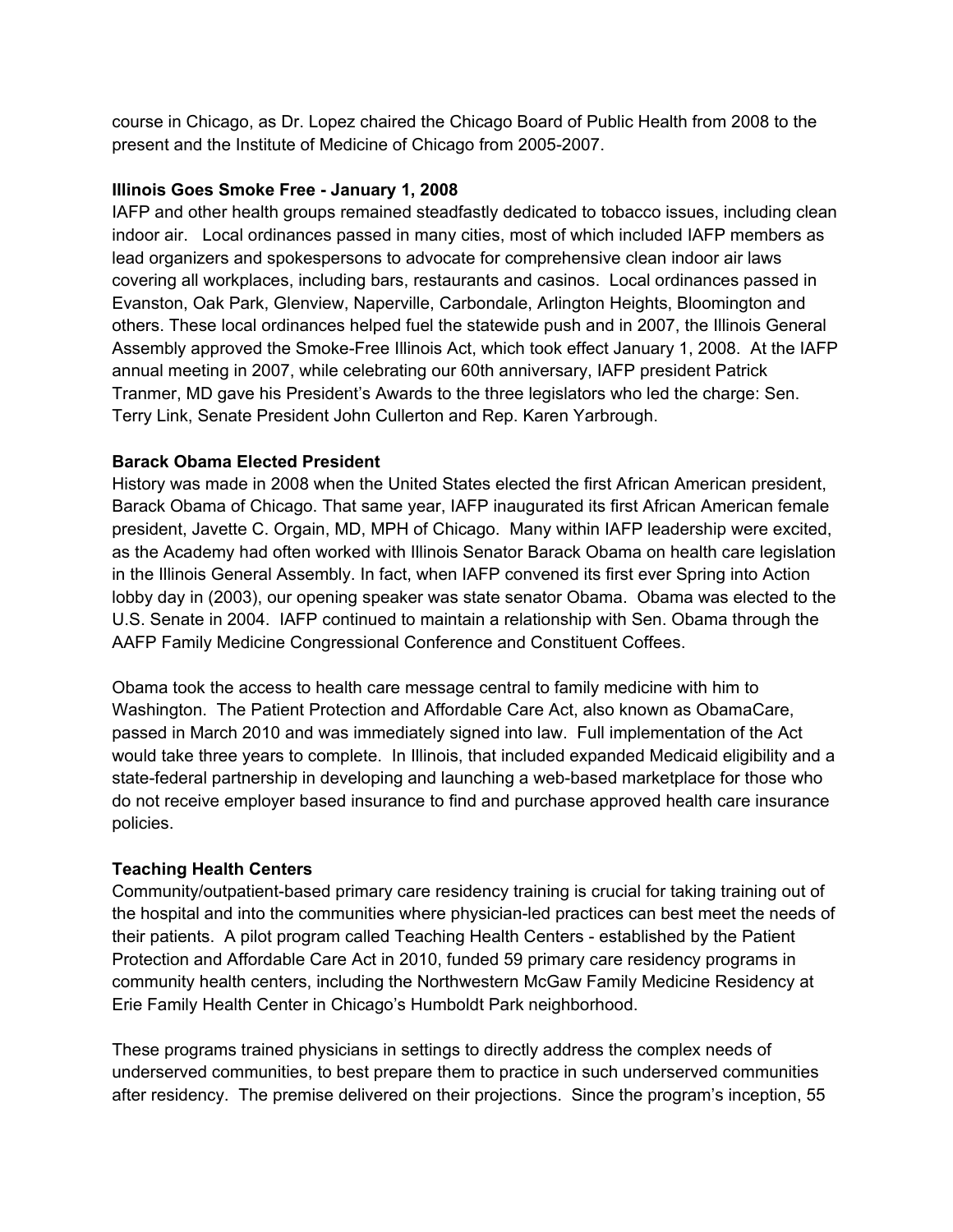percent of graduates practice in underserved communities, more than twice the average of traditional GME programs.

### **Independence at Home Act**

Created in 2010, IAH provides home-based primary care to high-need Medicare beneficiaries with multiple chronic conditions, helping them to avoid unnecessary hospitalizations, emergency room visits, and nursing home admission. IAFP member Thomas Cornwell, MD, whose practice was dedicated to home visits, worked with his Congressman, U.S. Rep. Peter Roskam to draft and pass this legislation which document the savings of home care and advance the model.

## **PIN Project 2010-2015**

IAFP embraced healthcare transformation in 2010 by hosting a Patient Centered Medical Home (PCMH) Conference, an outgrowth of earlier IAFP conferences on Electronic Health Records. At that time, more that 60% of members were owners or partial owners of their practices. The Practice Improvement Network (PIN) was launched in 2011 to provide PCMH coaches to these members. About 20 practices participated in the project which ended in 2015. While some of these practices transformed significantly, a trend towards employed practice diminished the expected reach of the PIN.

## **Illinois Leadership at the National Level**

In 2011 Javette C. Orgain, MD, MPH of Chicago was elected AAFP Vice Speaker, re-elected for a total of four terms, and then elected two terms as Speaker in 2015 and 2016. During her time on the AAFP board of directors, the Illinois chapter had two other members who served with her on the board. In 2012-13, Ravi Grivois-Shah, MD, MPH served as the New Physician Board member, and Lauren Abdul-Majeed, MD served as the Student Board member at AAFP from 2016-17. In 2015 IAFP past president Ellen Brull, MD was appointed to the AAFP FamMedPAC board of directors.

IAFP also had many members serve on AAFP Commissions. Here is a list of those serving from 2011-2017: Lauren Abdul Majeed, MD, student Governmental Advocacy, 2017 Kirsten Andersen, student, Quality and Practice, 2015 Anna Balabanova, MD, resident, Continuing Professional Development 2017 Stan Borg, DO, Quality and Practice, 2011-12 Deborah Clements, MD, Continuing Professional Development 2014-2017 Kristina Dakis, MD, resident, Membership and Member Services, 2017 Sachin Dixit, MD, Finance and Insurance, 2017-2020 Deborah Edberg, MD, Education, 2012-2015, chair 2016 Ravi Grivois-Shah, MD, Governmental Advocacy, 2012; Health of the Public and Science, 2013 David Hagan, MD, Finance and Insurance, 2011-2014 Michael Hanak, MD, Membership and Member Services, 2015-2018 Asim Jaffer, MD, Continuing Professional Development, 2013-2016, chair FMX Advisory Committee, 2017-2020 Vince Keenan, CAE, Health of the Public and Science, 2011-2013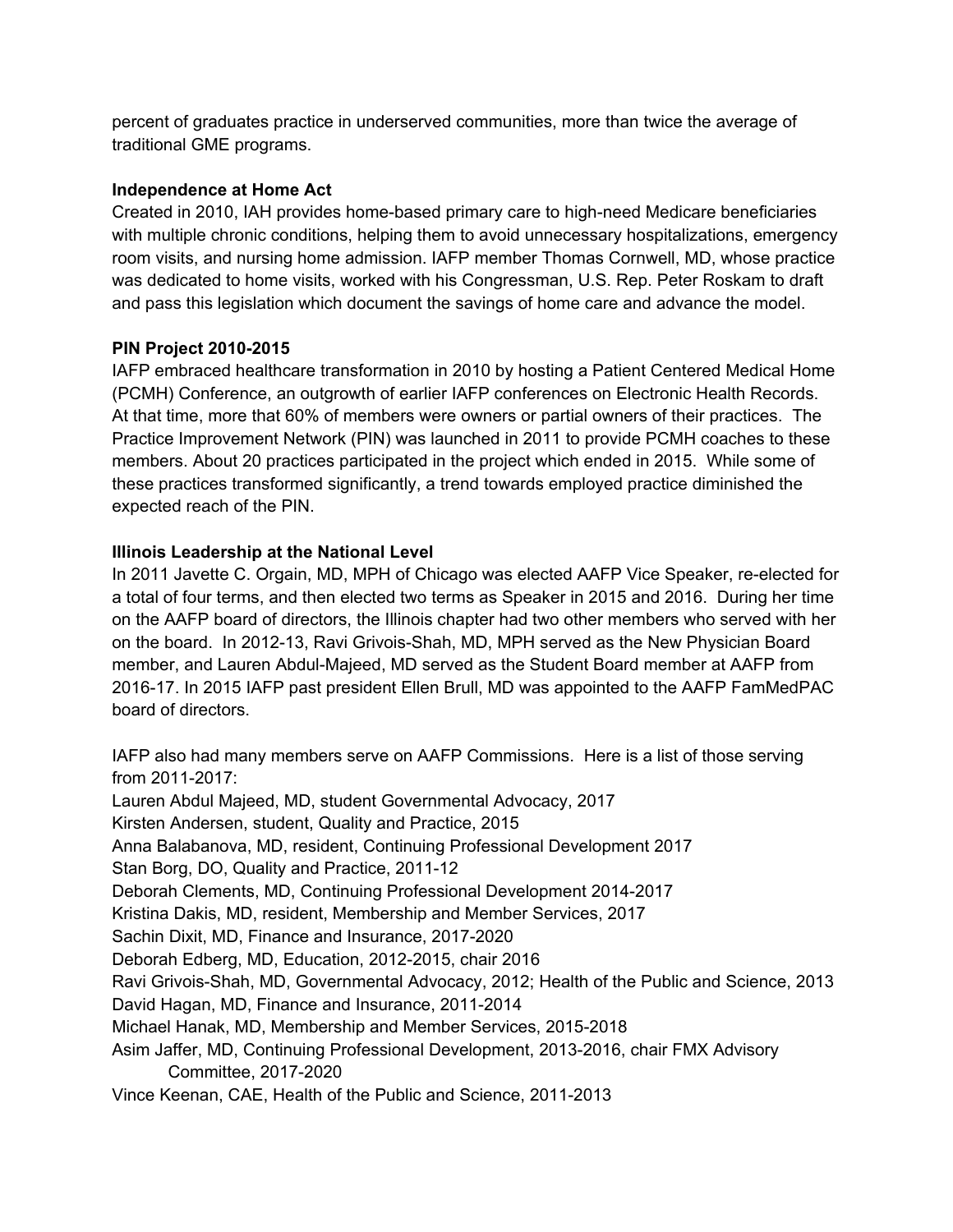Gordana Krkic, CAE, Governmental Advocacy, 2016-2018 Carrie Nelson, MD, Health of the Public and Science, chair 2011 Alvia Siddiqi, MD, Quality and Practice, 2014-2019 Michael Temporal, MD, Membership and Member Services, 2012-2013 Santina Wheat, MD, Continuing Professional Development, 2017-2020

# **FAMILY MEDICINE MATCH RATES BEGIN TO SLOWLY RISE**

## **2012 Launch of Family Medicine Midwest**

Illinois, Wisconsin and Minnesota leaders united to launch the Family Medicine Midwest Foundation with an annual conference to unite the Midwest region in a common goal of recruiting students into family medicine residencies and eventual careers as family physicians in the Midwest. **Family Medicine Midwest** is a multi-state collaboration dedicated to building a strong family medicine workforce to provide high-quality, comprehensive care to the people of our region. The Family Medicine Midwest Foundation, a 501 (c) 3 organization, is an established leader in collaborative family medicine workforce development. The FMM Foundation has hosted five successful Family Medicine Midwest Conferences:

| <b>Attendance</b>    | 2016<br>Indianapolis | 2015<br>Chicago | 2014<br>Minneapolis Milwaukee Chicago | 2013 | 2012 |
|----------------------|----------------------|-----------------|---------------------------------------|------|------|
| <b>Students</b>      | 117                  | 132             | 160                                   | 120  | 135  |
| Residents/Physicians | 155                  | 301             | 222                                   | 218  | 149  |
| Total Attendees      | 297                  | 433             | 382                                   | 338  | 284  |

# **By tracking the Match results of past attendees, we have established a track record of success:**

· Of the 41 attendees from FM Midwest 2012 who graduated in 2013, 39 matched into family medicine residency programs.

Of 61 FMM Midwest attendees in the 2014 Match, 42 are in family medicine residency programs.

· Of 72 FM Midwest attendees in the 2015 Match 43 are in family medicine (60%) and 31 of them are in Midwest programs.

· 50 of 78 graduates who attended any of the first four Family Medicine Midwest Conferences matched into Family Medicine in 2016. Thirty of them are staying in the Midwest.

· Of 54 conference attendees in the 2017 Match, 31 matched into family medicine and 25 of them to Midwest residency programs.

# **Meanwhile, Illinois saw fluctuations in our students matching into family medicine**

The numbers and percentage of Illinois students matching into family medicine dropped steadily from 2000-2009, and the tide began to turn in 2010 nationally - with very small steps up in the number of family medicine residency slots filled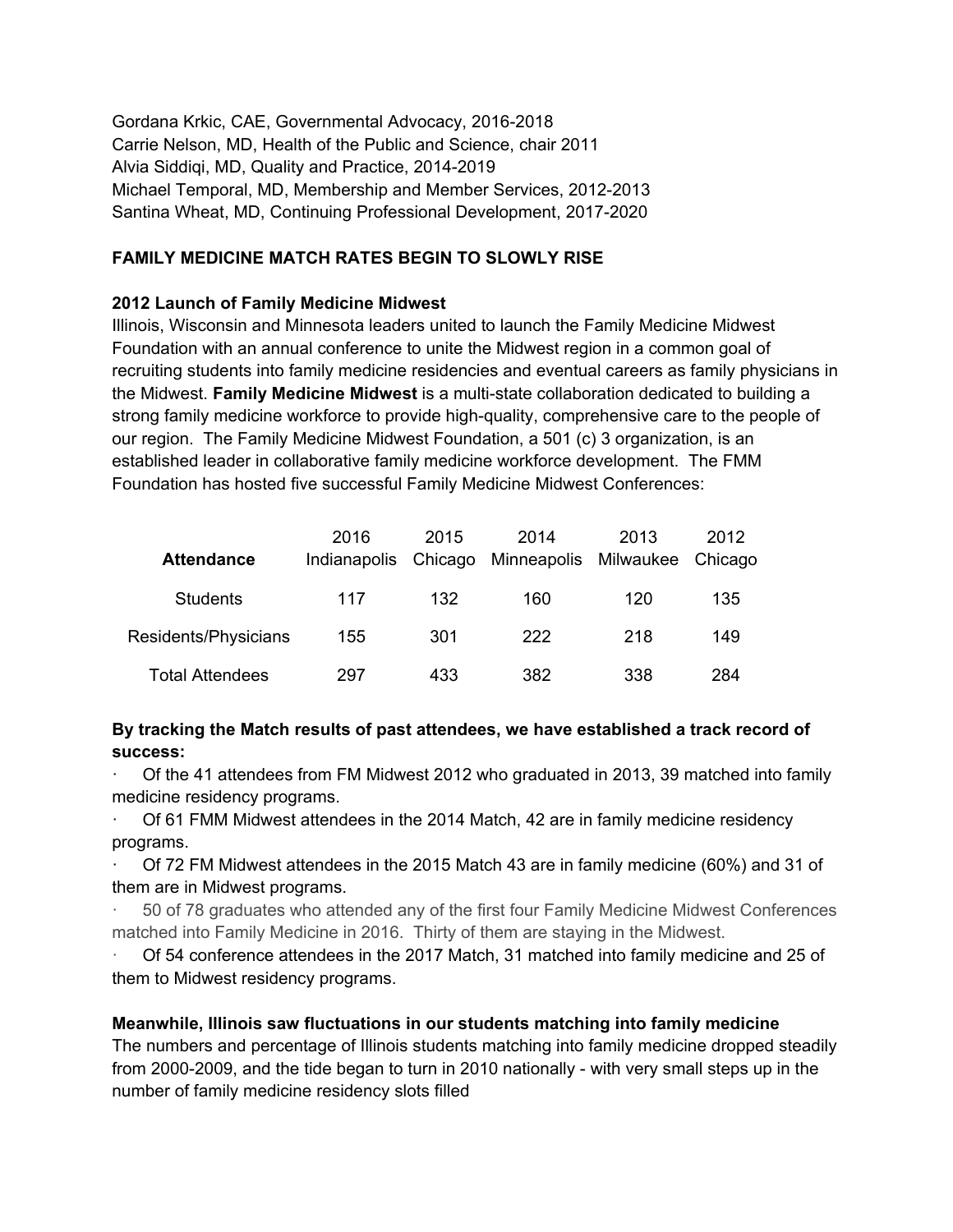

Illinois experienced a somewhat inconsistent number of Illinois students choosing family medicine. Unfortunately, for Illinois, typically at least ⅔ of those who matched into family medicine chose programs outside of Illinois.

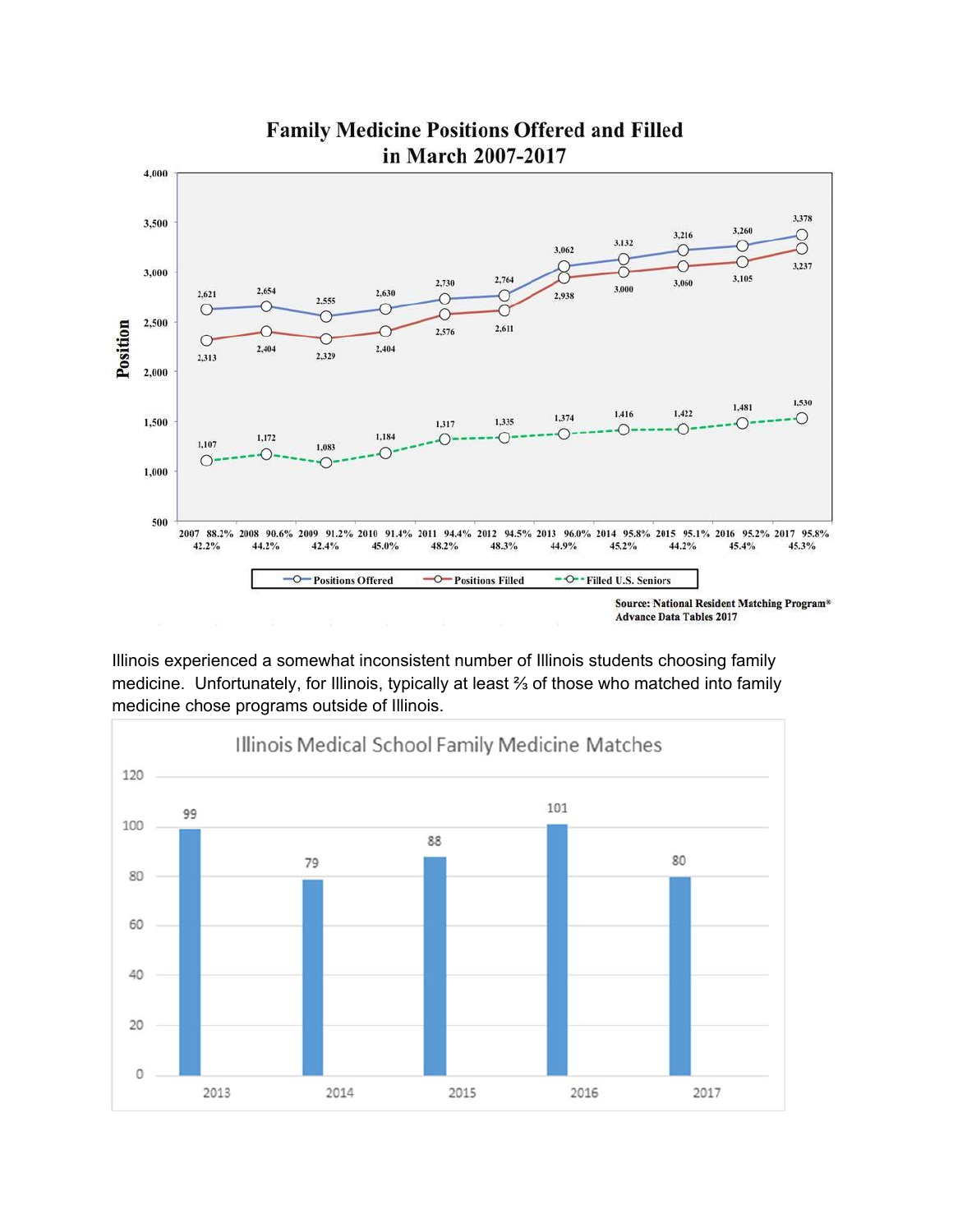## **Electronic Health Records**

The electronic health record (EHR) began as an innovation, evolved to a requirement, and continues to be a mandatory key factor in health care over the past decade. Unfortunately, the EHR transition has been rocky at best, with interoperability problems and implementation that seems more geared to help payers than the provider or the patient.

**The good** - Less paper, more effective storage, ability to better track and manage patient care from anywhere, bonus payments from Medicare for achieving and reporting meaningful use **The bad**: Implementation, Meeting and Reporting Meaningful Use, Interoperability failures, disruption of patient care in a check-box world that served payers more than patients or providers,

**The UGLY** - Crashes, security risks and breaches, slow-downs, barriers in the exam room, burden of check-box medicine, frustration, take home work and a lack of integration that keeps EHRs from realizing the true potential of portability and managing patient care across different health care interactions.

AAFP has been a leader in enabling family physicians to use <u>Electronic Health Records</u>.<sup>1</sup> They continued to raise the urgent call that physicians are burdened by the inefficiencies caused by making family physicians work more as medical data entry clerks. A 2013 study of emergency room physicians showed that they averaged 4,000 clicks per 10-hour shift<sup>2</sup>. Another timemotion study of family physicians and internists found that nearly 50% of each day is spent on EHRs and desk work<sup>3</sup>. "Whacking the WAC" (Work After Clinic) is a call from AAFP and IAFP to simplify the processes and procedures in practice, putting the doctor and patient relationship first in the exam room.

#### **Health Reform in 2015**

Death of the SGR - at last! The physician community nationwide sustained 17 years of repeatedly lobbying Congress to prevent Medicare physician payment cuts triggered by a 1997 Balanced Budget Act Sustainable Growth Rate Formula. In 2015, the SGR was replaced by an enormous compromise bill called the Medicare and CHIP Reauthorization Act (MACRA) which would eliminate the SGR and move physicians into one of two payment models – Merit-based Incentive Payment System (MIPS) or Alternative Payment Models (APM).

# **Family Medicine for America's Health Launched**

AAFP launched into the next phase of Future of Family Medicine 2.0 in 2013. Based on the Future of Family Medicine 1.0 project, 2003-2004, the project, titled 'Family Medicine for America's Health', joined all eight family medicine organizations to promote family medicine and set its course for the next 10 years. Its ambitious goal, "Strengthen family medicine and primary

 <sup>1</sup> http://www.aafp.org/news/practice-professional-issues/20140822healthaffehrstudy.html

<sup>2</sup> http://www.ajemjournal.com/article/S0735-6757(13)00405-1/abstract

<sup>3</sup> http://annals.org/aim/article/2546704/allocation-physician-time-ambulatory-practice-time-motion-study-4 specialties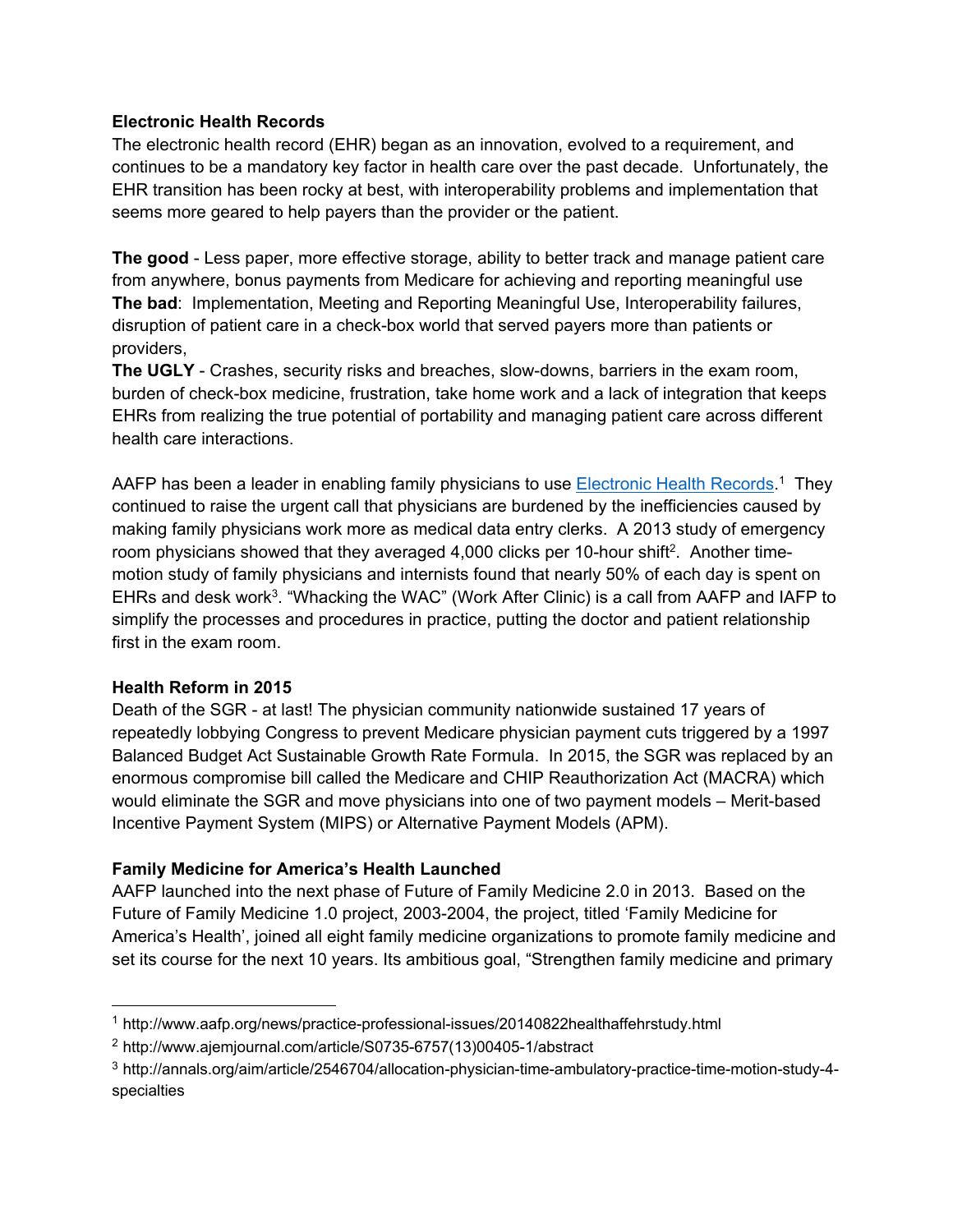care to ensure that we can meet the nation's health care needs, and ultimately, improve the health of every American," was operationalized in 2014, Family Medicine for America's Health is the public-facing portion devoted to proclaiming the evidence-based precepts of primary care/family medicine. As part of its first two years, tours were hosted in six cities, including Chicago in 2015. At this public event Illinois family medicine was showcased with two all-star panels http://www.iafp.com/health-is-primary ; followed with a special evening edition for student and resident members at University of Illinois at Chicago.

While the public relations campaigns were particularly focused on health policy makers and federal legislators, the "Health Is Primary" theme made its way into general publications through targeted placement of ads. The evaluations were solidly favorable towards primary care and family medicine by those who saw the ads. The limited advertising funds worked well.

The longer-term effect of Health Is Primary will be felt from the six workgroups formed to develop ideas for family medicine in the 2020's. For example, featuring innovators in family medicine (such as Illinois AFP member Thomas Cornwell, MD, whose career in providing athome care to bedridden patients catapulted into the development of the Home Centered Care Institute, www.hccinstitute.org ) inspires other family physicians and helps to shorten the time frame of innovation transfer. Other workgroups developed tools for practices to move towards value-based payment, to assist solo and small group practices to participate in the MACRA payment era.

#### **Evolution of The Illinois Academy of Family Physicians**

2013 IAFP introduced the new tagline *Devoted to Advocacy Education and Action* as part of a rebranding effort to crystalize what makes IAFP a unique membership association. These words became the structure of all IAFP activities and reporting.

**Advocacy** at all levels through regular communication with lawmakers.

IAFP launched the Spring into Action concept in 2003, then expanded it in 2009, providing three consecutive days in Springfield educating IAFP members then connecting them with their state lawmakers on issues of physician and patient importance. This proved to be a popular training experience for resident and student members beginning in 2013. As the event grew in popularity 2017 proved to be the largest Spring into Action yet, attracting 97 members over three days.

#### **Education**

After earning ACCME accreditation in 2010, IAFP expanded and diversified its continuing medical education offerings. After years of live events and printed enduring materials, IAFP took CME to the internet, in both live webinars and recorded modules. This move gave IAFP the opportunity to create and disseminate more education topics and reach wider audiences. Meanwhile IAFP members now had the ability to earn their CME at a time and place convenient to them. IAFP offers clinical, practice management, advocacy and hot topic education through a learning management system.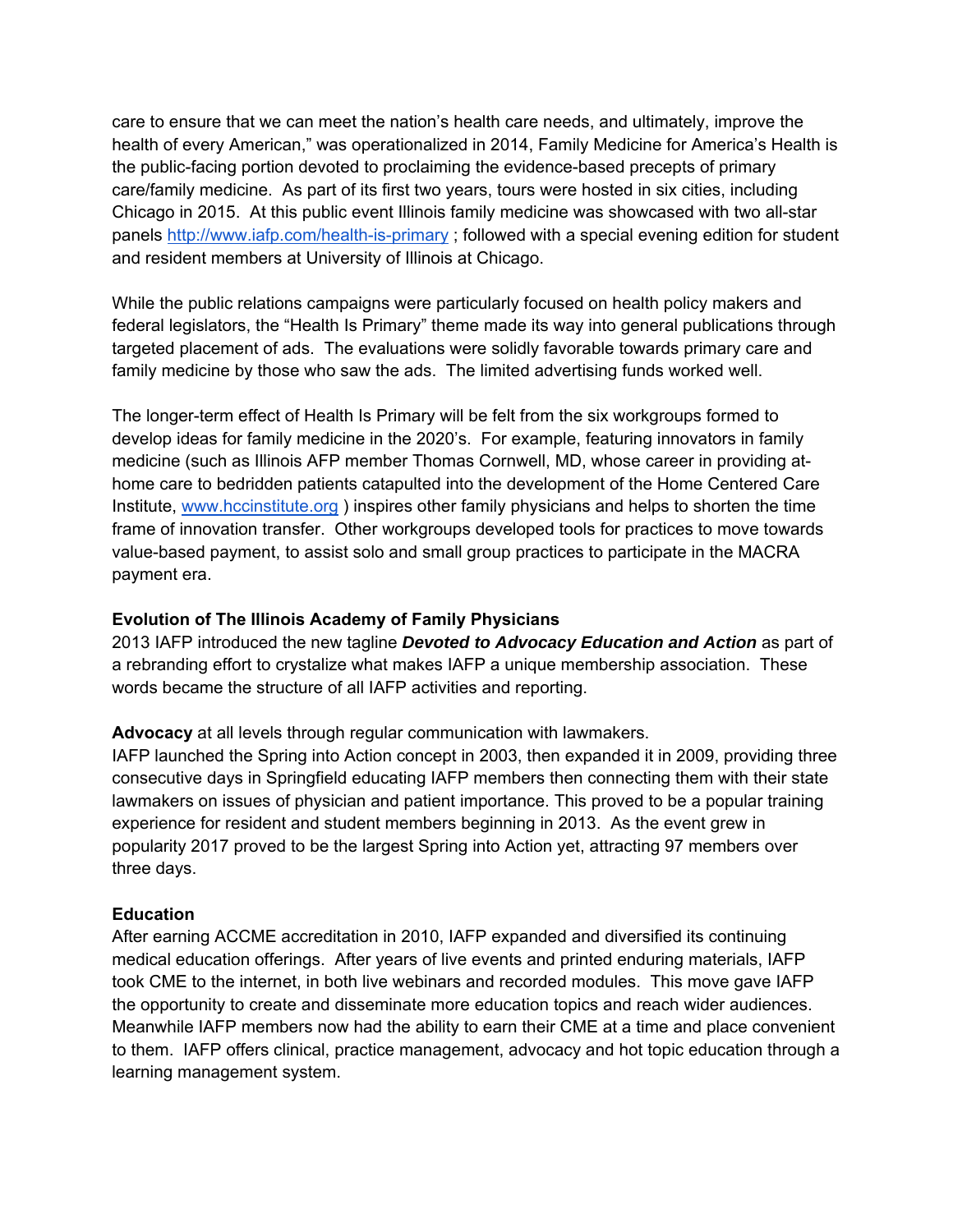Beginning in 2014, IAFP partnered with Essential Evidence, through UIC Dept. of Family Medicine department head John Hickner, MD to host an annual 2-day summit of rapid-fire CME at UIC to ensure members stay up-to-date on the immense variety of clinical topics in their scope of practice. Essential Evidence was expanded to Springfield in 2016 and will continue in 2018. Partnering with National Procedures Institute, SIU Department of Family and Community Medicine and IAFP hosted a one day Point of Care Ultrasound workshop in 2017.

Education became more than pre- and post-tests. It's now a demonstration of continuous learning, adapting and implementing new methods of delivering better care in effective, highfunctioning, team-based practices. In fact, the AAFP has recently embarked on an initiative to modernize its credit system to better serve members. The intent is to maintain its relevance by harmonizing requirements with other professional expectations -- such as re-licensure, maintenance of certification and payers' quality improvement requirements -- to engage in lifelong learning and show practice performance.

#### **Action Launch of a new www.iafp.com.**

The Illinois Academy re-committed to building our membership, increasing engagement of our current members across the career spectrum and the geographic map. We set an organization goal to engage our new-to-practice (or early career) members and serve them through their journey from residency, to that first job, to committed active IAFP member for their career.

This new platform finally enabled our Academy to combine our membership data, email communication, event registration and keep an updated integrated mobile-friendly website to serve our members. This major transition took time, and certainly produced a few hiccups and obstacles along the say. The headaches of transition were worth it, as this new system enabled IAFP to be more targeted e-mail communication, as well as a new appreciation by IAFP staff of the strain electronic health records implementation put on our members.

Meanwhile, IAFP entered the social media revolution with the establishment of Twitter handles for IAFP and the Family Medicine Midwest Foundation, as well as Facebook pages for both. Likewise, some IAFP leaders and members used these same social media platforms for personal advocacy, or to amplify Academy advocacy messages within their own communities.

#### **Surge of Women in Leadership**

2016 proved to be a pivotal year for women family physician leaders. AAFP President Wanda Filer, MD IAFP President Alvia Siddiqi, MD AAFP Foundation President Sandra Lewis&Clark, MD AAFP Speaker Javette Orgain, MD AAFP student board member Lauren Abdul Majeed from UIC Inspired by this momentum, IAFP launched the Women in Leadership interest group in 2016, uniting IAFP women members across the constituencies for collaboration at live events and individual relationship building.